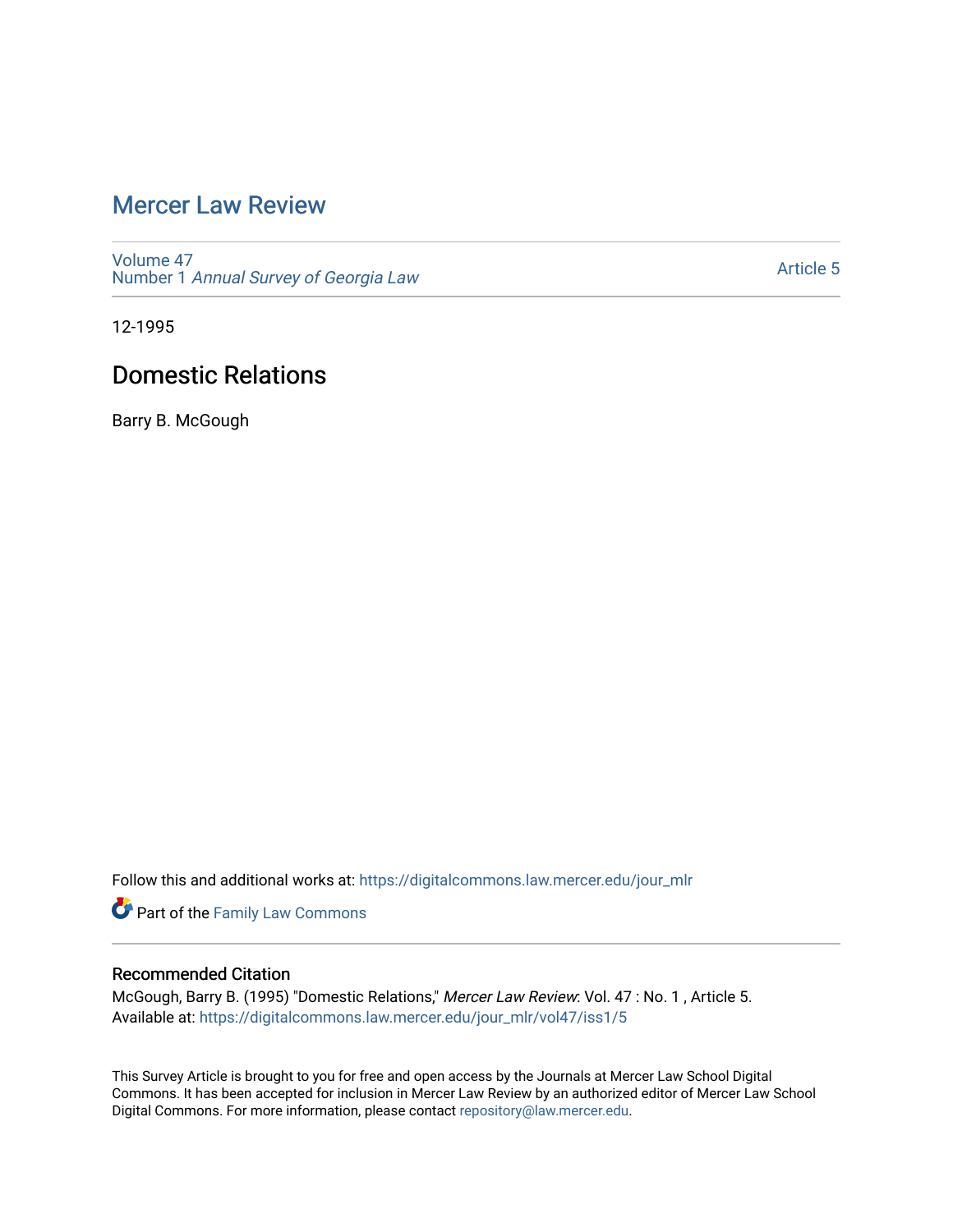# **Domestic Relations**

## **by Barry B. McGough\***

The survey year produced forty-two family law appellate decisions. Of that number, sixteen are digested here. Three cases and new legislation require strict application of the child support guidelines. Two decisions refine the theory of equitable division of property. Grandparents can no longer seek judicially proscribed visitation rights. Parents can now be directed to insure their lives for the benefit of their minor children.

### **1.** DIVORCE

#### *A Equitable Division*

In *Bass v. Bass'* the jury awarded Mrs. Bass a portion of her husband's interest in a family corporation. Because Mr. Bass had been given his fifty-one percent interest in the enterprise, he argued that the property was separate and the issue of its division was erroneously submitted to the jury.<sup>2</sup> The Supreme Court of Georgia held that the question of whether the husband's interest was marital property was a mixed question of law and fact and affirmed the lower court's decision.' Retreating somewhat from its reasoning in *Goldstein v. Goldstein,4* the court stated:

[Tihe classification of property as either marital or non-marital is not always exclusively a question of law. What items of property can legally constitute a marital or nonmarital asset is a question of law for the court. However, whether a particular item of property actually

<sup>\*</sup> Shareholder in the firm of Frankel, Hardwick, Tanenbaum & Fink, **P.C.,** Atlanta, Georgia. University of California at Berkeley (A.B., 1963); University of California (LL.B., 1966). Member, State Bar of Georgia.

<sup>1. 264</sup> Ga. 506, 448 S.E.2d 366 (1994).

<sup>2.</sup> *Id.* at 506, 448 S.E.2d at 367.

**<sup>3.</sup>** *Id:* at 508, 448 **S.E.2d** at 368.

<sup>4. 262</sup> Ga. 136, 414 S.E.2d 474 (1992).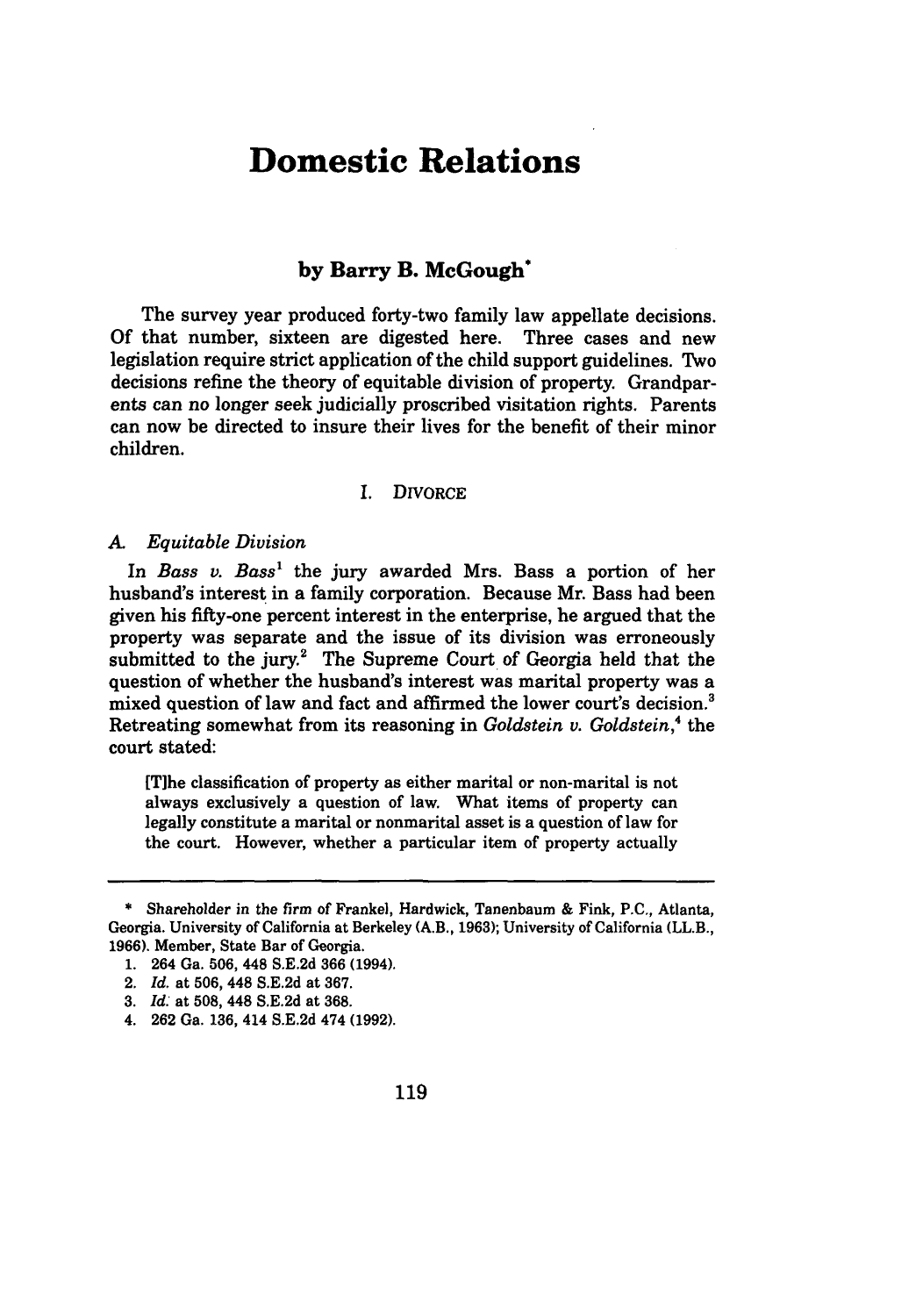constitutes a marital or nonmarital asset may be a question of fact for the trier of fact to determine from the evidence.<sup>5</sup>

In the instant case, the plaintiff failed to allege that the appreciation in the value of the husband's interest arose solely from market forces.<sup>6</sup> Accordingly, the question of what portion of that interest was marital was for the jury.<sup>7</sup> Janelle v. Janelle<sup>8</sup> applied the rule in Bass<sup>9</sup> to the issue of alleged appreciation in a premarital corporation and the marital<br>residence.<sup>10</sup> The court noted that contentions regarding time of The court noted that contentions regarding time of acquisition of the residence and funds used for its purchase were within the province of the source of funds rule.<sup>11</sup>

#### *B. Alimony*

The trial court, sitting without a jury, entered a divorce decree awarding the wife permanent alimony in *Allen v. Allen*.<sup>12</sup> The decree, "provided that the 'alimony payments shall not terminate upon the remarriage of the Plaintiff or upon-her cohabitation in a meretricious relationship **... "."** The supreme court held that the trial court had not exceeded its authority but construed the cohabitation clause "to mean that such cohabitation does not create a self-executing termination of the alimony obligation."14 Since the decree did not prohibit future

7. *Id,* **By** way of dicta, the supreme court stated:

*Id.*

**<sup>5.</sup>** 264 Ga. at **507-08,** 448 **S.E.2d** at **367-68.**

*<sup>6.</sup> Id.* at **508,** 448 **S.E.2d** at **368.**

So as to provide the jury with the applicable legal guidelines in making this determination, it would have been proper for the trial court to have instructed the jury: that it should first find whether appreciation, if any, in Husband's interest in the corporation during the marriage was attributable to his or Wife's individual or joint efforts or to market forces; that any appreciation found to be attributable to market forces would not be a marital asset subject to equitable division, but would remain his separate non-marital asset; that any appreciation found to be attributable to his or Wife's individual or joint efforts would be a marital asset subject to equitable division; and, that, as a marital asset, any appreciation found to be attributable to his or Wife's individual or joint efforts should be equitably divided between them. We believe that, in all cases involving appreciation of otherwise non-marital assets, such instructions would be helpful to the jury and the litigants.

**<sup>8. 265</sup>** Ga. 116, 454 S.E.2d **133 (1995).**

**<sup>9.</sup>** *See generally* 264 Ga. **506,** 448 S.E.2d **366.**

**<sup>10.</sup>** *See* **265** Ga. 116, 454 S.E.2d **133.**

<sup>11.</sup> *Id.* at 117, 454 S.E.2d at **133.** *See* Thomas v. Thomas, **259** Ga. **73, 377** S.E.2d **666 (1989).**

<sup>12.</sup> **265** Ga. **53,** 452 **S.E.2d 767** (1995).

**<sup>13.</sup>** *Id.* at **53,** 452 S.E.2d at **767.**

<sup>14.</sup> *Id.* at 54, 452 S.E.2d at 768.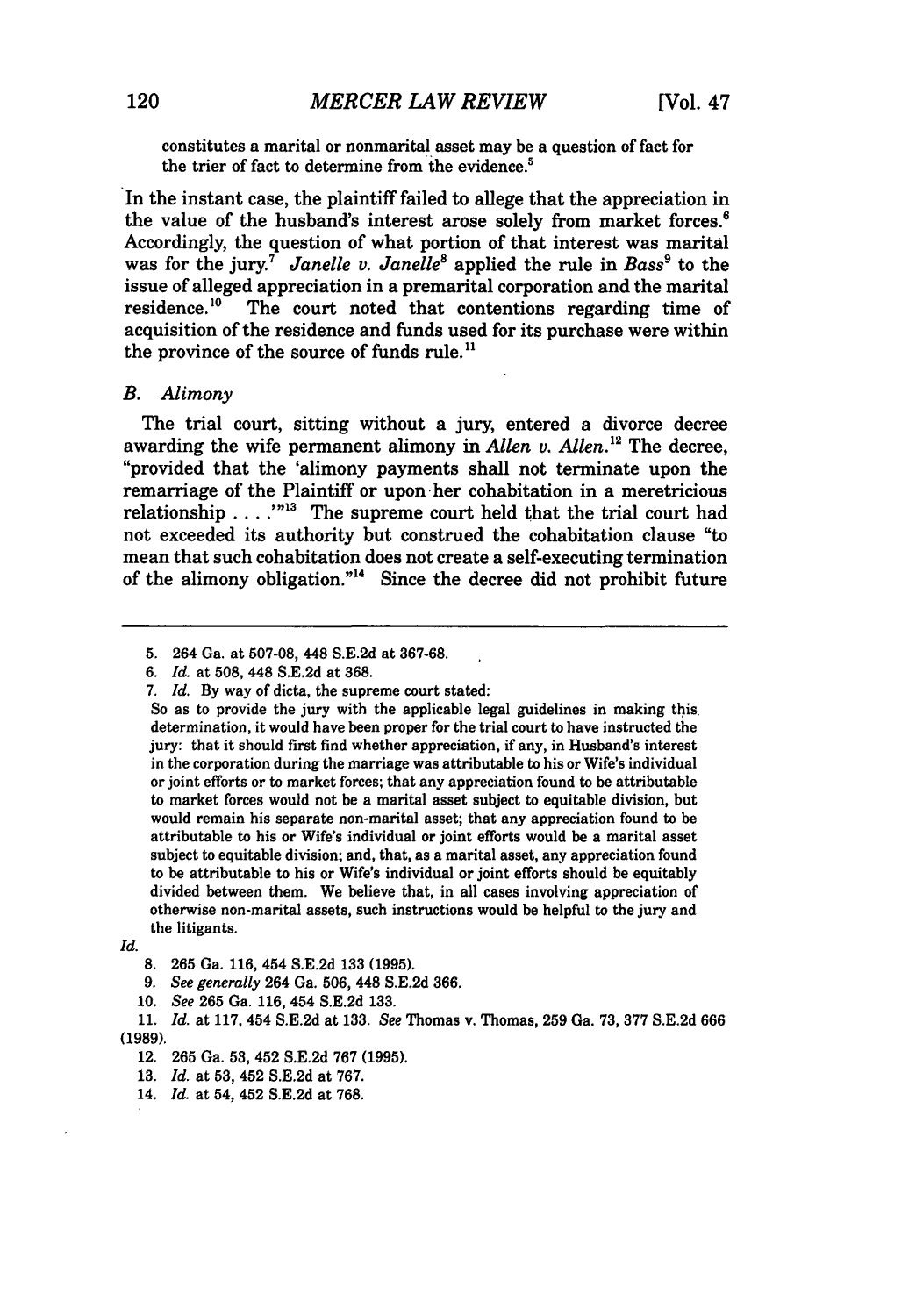modification of the alimony obligations, the trial court had not abused its discretion.15 **A** divorce jury awarded the wife no alimony, but did equitably divide property in *Andrews v. Whitaker.16* The husband was required to pay the wife one half of his retirement pay, to purchase an annuity for her, and to provide her with two tickets to the Masters Golf Tournament every odd-numbered year. The wife remarried and the husband brought a declaratory judgment action, contending his obligations were periodic alimony payments which were terminated **by** her remarriage. The trial court denied the husband relief.<sup>17</sup> The appellate court affirmed as to the retirement pay but found the other obligations to be of an indefinite duration, and accordingly, alimony which was terminated by the wife's remarriage.<sup>16</sup>

#### *C. Enforcement*

In *Bryant v. Employees Retirement Systems,19* a divorce decree which ordered a nonparty state agency to pay to the wife a portion of her husband's retirement benefits was not enforceable against the agency.<sup>20</sup> Pension plans for employees of state governments are not subject to the Retirement Equity Act of 1984.<sup>21</sup> Although state retirement benefits which are marital property are divisible at divorce, there is no statute permitting transfer of the employee's rights to another person.<sup>22</sup> The employee spouse can be ordered to pay the benefits to the nonemployee spouse after receipt.<sup>23</sup> In *Parker v. Eason*,<sup>24</sup> the former wife sought to enforce a ten-year-old child support judgment by citation for contempt. The former husband defended on the ground that the judgment was dormant.<sup>25</sup> The contempt pleadings did not seek revival of the judgment.<sup>26</sup> The court reversed the trial court's holding that the contempt

- **19. 216** Ga. **App. 737,** 455 **S.E.2d 839 (1995).**
- 20. *Id.* at **738, 455 S.E.2d** at 841.
- 21. *Id. See* **29 U.S.C. §§ 1003(bXl), 1002(32) (1985 &** Supp. **1995).**
- 22. **216** Ga. **App. 738-39,** 455 **S.E.2d** at 841.
- **23.** *Id.* at **738, 455 S.E.2d** at 841.
- **24. 265** Ga. **236,** 454 **S.E.2d** 460 **(1995).**
- **25.** *Id.* at 236-37, 454 **S.E.2d** at 460. *See* O.C.G.A. § 9-12-60 (1991).
- 26. **265** Ga. at 236-37, 454 S.E.2d at 460. *See* O.C.G.A. § 9-12-61 (1991).

<sup>15.</sup> *Id.*

<sup>16. 265</sup> Ga. 76, **453** S.E.2d 735 (1995).

<sup>17.</sup> *Id.* at 76, 453 S.E.2d at 735.

<sup>18.</sup> *Id.* at 76-77, 453 S.E.2d at 736. The court overruled Fisher v. Fredrickson, 262 Ga. 229, 416 S.E.2d 512 (1992), to the extent it held payment of retirement benefits was an alimony obligation. *TheAndrews* court found the benefits to be deferred compensation for services performed during the marriage. Accordingly, the benefits were property to be divided.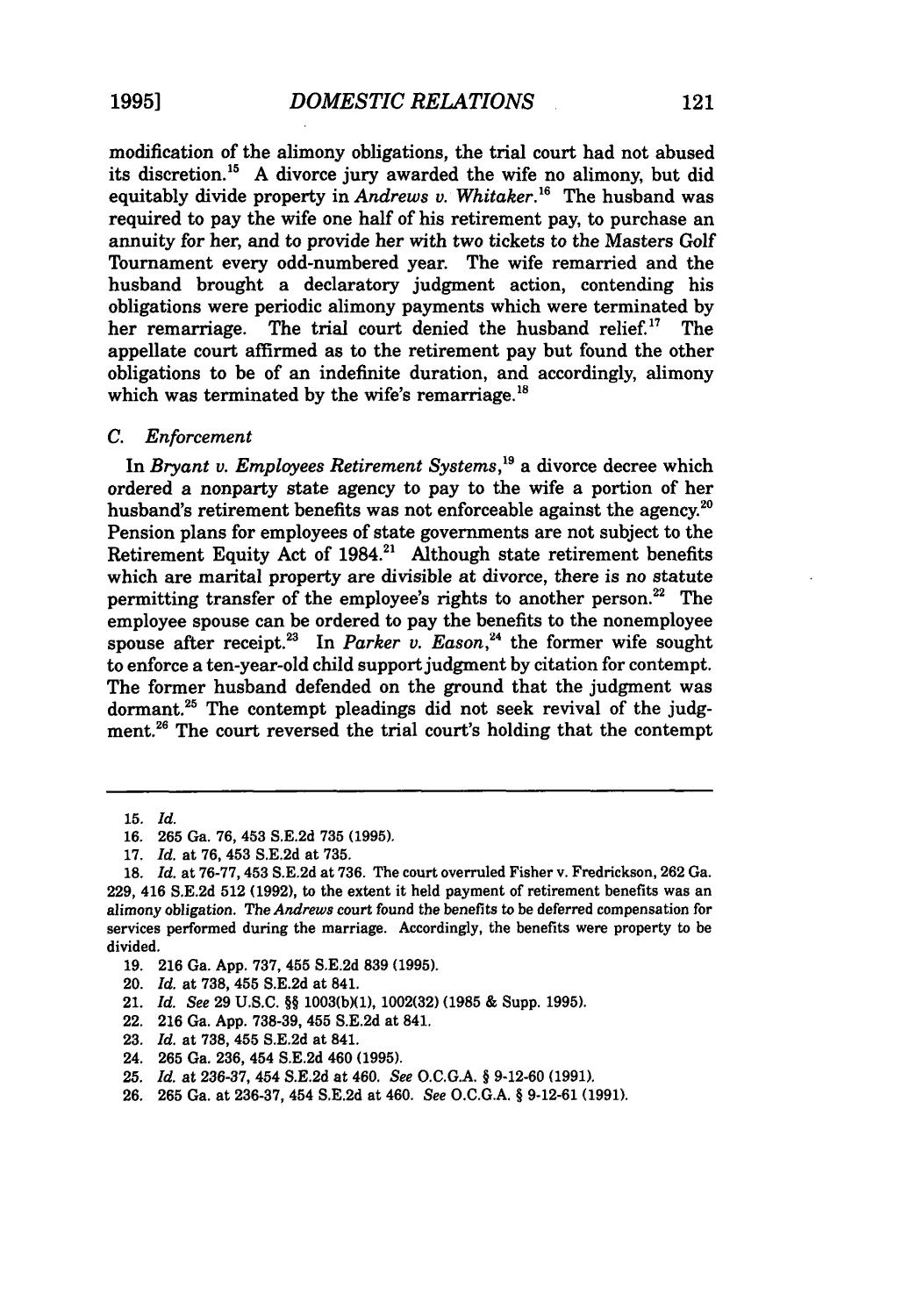citation was an action for revival.<sup>27</sup> The court remanded the case for determination of which unpaid amounts were more than seven years old and therefore unenforceable.<sup>28</sup> The majority opinion is unclear as to whether a prayer for revival would suffice. However, the special concurrence stated that only an action for revival or an application for a writ of scire facias is legally sufficient.<sup>29</sup> In *Paul v. Paul*,<sup>30</sup> the reach of the long-arm statute<sup>31</sup> was not long enough to hold on to the former wife's contempt action for past due  $\overline{ \text{alimony.}}^{32}$  The trial court erred in denying the former husband's motion to dismiss for lack of personal jurisdiction where the parties had lived in Georgia for less than a year before they ended their twenty-two year marriage and where neither party was a Georgia resident at the time of the filing of the contempt proceeding.33

#### II. CHILDREN

#### *A. Child Support*

The child support guidelines<sup>34</sup> were repeatedly underscored during the survey year. In *Ehlers v. Ehlers,35* the supreme court remanded an order modifying downward the former husband's child support obliga**tion.36** The trial court found a substantial decrease in the former husband's income and a substantial increase in the income of the former wife but made no finding of special circumstances in setting the new award.<sup>37</sup> The supreme court held that the trial court must make written findings of special circumstances in order to deviate, up or down, from the child support guidelines.<sup>38</sup> Moreover, the court found that "indirect payments," such as insurance premiums, can only be used to vary the guideline's required support award which is ascertained **by** multiplying the applicable statutory percentage by the obligor's gross

- **36.** *Id.* at 671, 449 S.E.2d at 843.
- **37.** *Id.* at 668, 449 S.E.2d at 842.
- **38.** *Id.* at 669, 449 S.E.2d at 842.

<sup>27.</sup> **265** Ga. at 237, 454 S.E.2d at 460.

**<sup>28.</sup>** *Id.,* 454 S.E.2d at 461.

<sup>29.</sup> *Id.* at 238, 454 S.E.2d at 461 (Carley, J., concurring).

**<sup>30.</sup>** 264 Ga. 234, 444 S.E.2d 770 (1994).

**<sup>31.</sup>** O.C.G.A. § 9-10-91(5) **(1991** & Supp. **1995).**

<sup>32. 264</sup> Ga. at 435, 454 S.E.2d at 771.

<sup>33.</sup> *Id.* at 434, 454 S.E.2d at 771. The former husband had not lived in Georgia since 1979 and the former wife had been a Florida resident for more than four years.

**<sup>34.</sup> O.C.G.A.** § **19-6-15(b) (1991** & Supp. **1995).**

<sup>35. 264</sup> Ga. 668, 449 S.E.2d 840 (1994).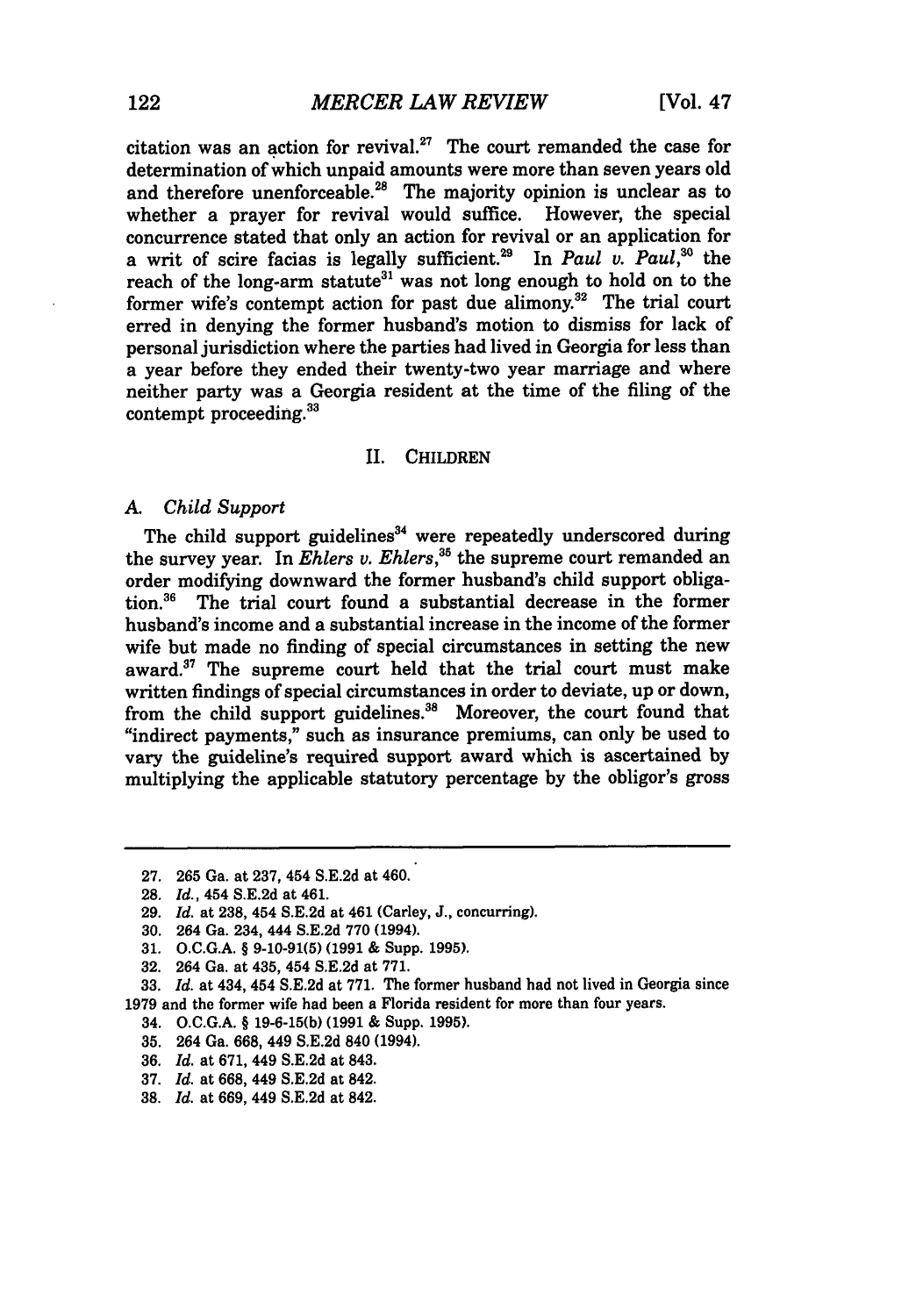income.<sup>39</sup> Finally, the support obligation is to be based on the number of children for whom support is to be ordered in the proceeding. $40$  If the obligor has additional children, such obligations can vary the final award. $4^1$  In *Faulkner v. Frampton*<sup>42</sup> the court remanded the trial court's upward modification of child support for the determination of the obligor's gross income and a calculation of the required support award.<sup>43</sup> In *Pearson v. Pearson*,<sup>44</sup> the trial court approved an oral settlement agreement which increased the obligor's child support obligation.4" Because the order did not find that changed financial circumstances existed, did not review the agreement in light of the child support guidelines, and did not contain written findings of special circumstances, the case was reversed and remanded for further consideration.46 *Miller v. Tashie47* shifted the focus away from the guidelines.<sup>48</sup> In that case, the trial court dismissed the former husband's petition for downward modification. Since the divorce of the parties, the former husband's income had increased.<sup>49</sup> The supreme court held the increase in income was only part of the financial circumstances which might justify a modification and did not alone bar the action. $50$ 

### *B. Child Custody*

In the divorce action in *Ivey v. Ivey*,<sup>51</sup> the custody of two minor children was at issue. The wife had adopted the oldest child who came from the husband's previous marriage. The trial court awarded custody of both children to the wife.<sup>52</sup> The supreme court rejected the father's argument that the biological parent should be rebuttably presumed entitled to custody.53 The court found the test in such a case to be "the same as in any child custody case, i.e., what is in the best interest of the

**39.** *Id.* at 670, 449 **S.E.2d** at 842-43. *See* O.C.G.A. § 19-6-15(c) **(1991** & Supp. **1995). 40.** 264 Ga. at 670, 449 S.E.2d at 843. *See* O.C.G.A. § 19-6-15(bX5) (1991 & Supp.

1995).

- **42.** 216 Ga. App. 785, 456 S.E.2d 88 (1995).
- **43.** *Id.* at 785, 456 S.E.2d at **89.**
- 44. 265 Ga. 100, 454 S.E.2d 124 (1995).
- **45.** *Id.* at 100, 454 S.E.2d at 125.
- **46.** *Id.* at 101, 454 S.E.2d at 125.
- 47. 265 Ga. 147, 454 S.E.2d 498 **(1995).**
- 48. *Id.* at 147, 454 **S.E.2d** at 498.
- 49. *Id.* at 147-48, 454 S.E.2d at 498-99.
- 50. *Id.* at 149 n.2, 454 S.E.2d at 499 n.2.
- **51.** 264 Ga. 435, 445 S.E.2d **258** (1994).
- 52. *Id.* at 435, 445 S.E.2d at **258.**
- **53.** *Id.* at 437, 445 S.E.2d at 260.

<sup>41. 264</sup> Ga. at 670-71, 449 S.E.2d at 843.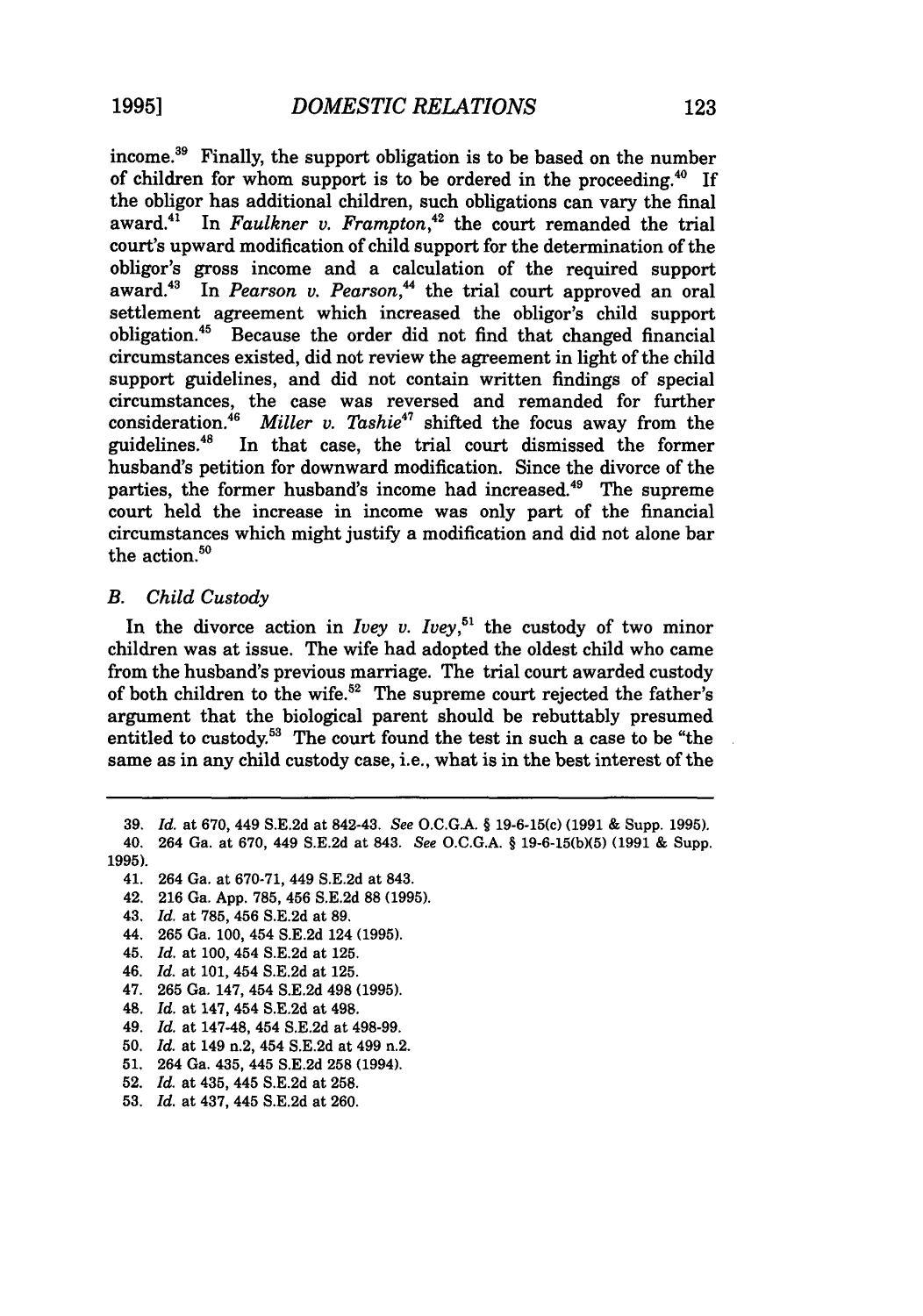child."54 In *Villenueve v. Richbourg,"5* custody had been awarded to the paternal great grandmother when the parents divorced. Ten years later the mother sought to modify the award contending that the thirdparty custodian had the burden of proof because the mother had never been found to be unfit. The trial court denied the mother's petition and the appellate court affirmed.<sup>56</sup> The parent's prima facie right to custody was lost upon the award of permanent custody to a third party, thereby reversing the roles of the parties. $57$  The absence of findings of the mother's unfitness in the original custody order did not change the result because the mother waived those findings.<sup>58</sup> In another case, the trial court changed the mother's joint physical custody to primary physical custody where the weekly shuttling between the homes of the parents was confusing and distressing the child.<sup>59</sup> The appellate court affirmed, applying the any evidence rule.<sup>60</sup> In *Turner v. Wright*,<sup>61</sup> the father of an illegitimate child was held to have lost his "opportunity interest" to develop a relationship with the child.<sup>62</sup> Although the father brought his petition to legitimate one month after the child's birth, the court was clearly influenced by his lengthy criminal record, history of drug and alcohol involvement, and inability to hold a job.<sup>63</sup> The court's finding that the father lost his right to establish a family relationship by reason of his criminal conduct is significant. $64$  The court stated, "[i]n the present case, after Turner was aware he was to be a father, he voluntarily committed criminal acts .... [His] disregard of his opportunity interest during Wright's pregnancy is as significant as such a disregard after the child is born."<sup>65</sup>

### *C. Visitation*

The grandparent visitation statute was held unconstitutional in *Brooks v. Parkerson.66* The maternal grandmother brought an original

61. 217 Ga. App. 368, 457 S.E.2d **575 (1995).**

**63.** *Id.* at 370, 457 S.E.2d at 577.

**65.** *Id.* at 369, 457 S.E.2d at 576.

<sup>54.</sup> *Id.* See O.C.G.A. § 19-8-19(a)(2) (1991).

**<sup>55.</sup>** 217 Ga. App. 354, 457 S.E.2d 821 **(1995).**

**<sup>56.</sup>** *Id.* at 354, 457 S.E.2d at 822.

**<sup>57.</sup>** *Id.* at 355, 457 S.E.2d at 823.

<sup>58.</sup> *Id.*

**<sup>59.</sup>** In the Interest of S.D.J., **215** Ga. App. 779, 779-80, 452 S.E.2d 155, 156 (1994).

<sup>60.</sup> *Id.* at 780-81, 452 S.E.2d at 157.

<sup>62.</sup> *Id.* at 369, 457 S.E.2d at 576.

<sup>64.</sup> *See id.*

<sup>66.</sup> **265** Ga. 189, 194, 454 S.E.2d 769, 774, *petition for cert. filed,* 63 U.S.L.W. 3908 (1995).